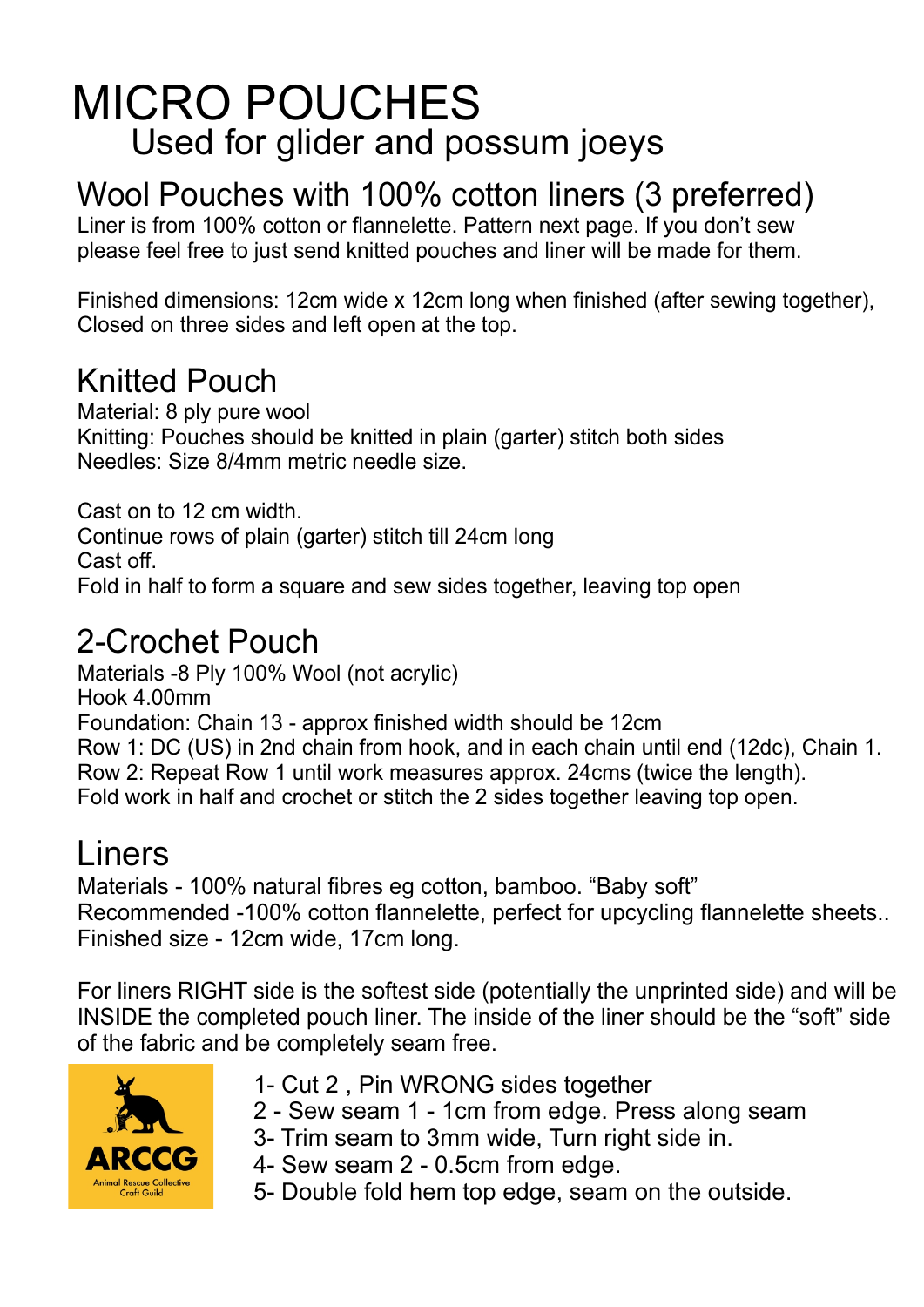

Dimensions are important as the liners need to fit snuggly in the outers. Finished dimensions 12cm wide and 17cm long.

Liner includes a 5cm turndown that goes over the completed Outer